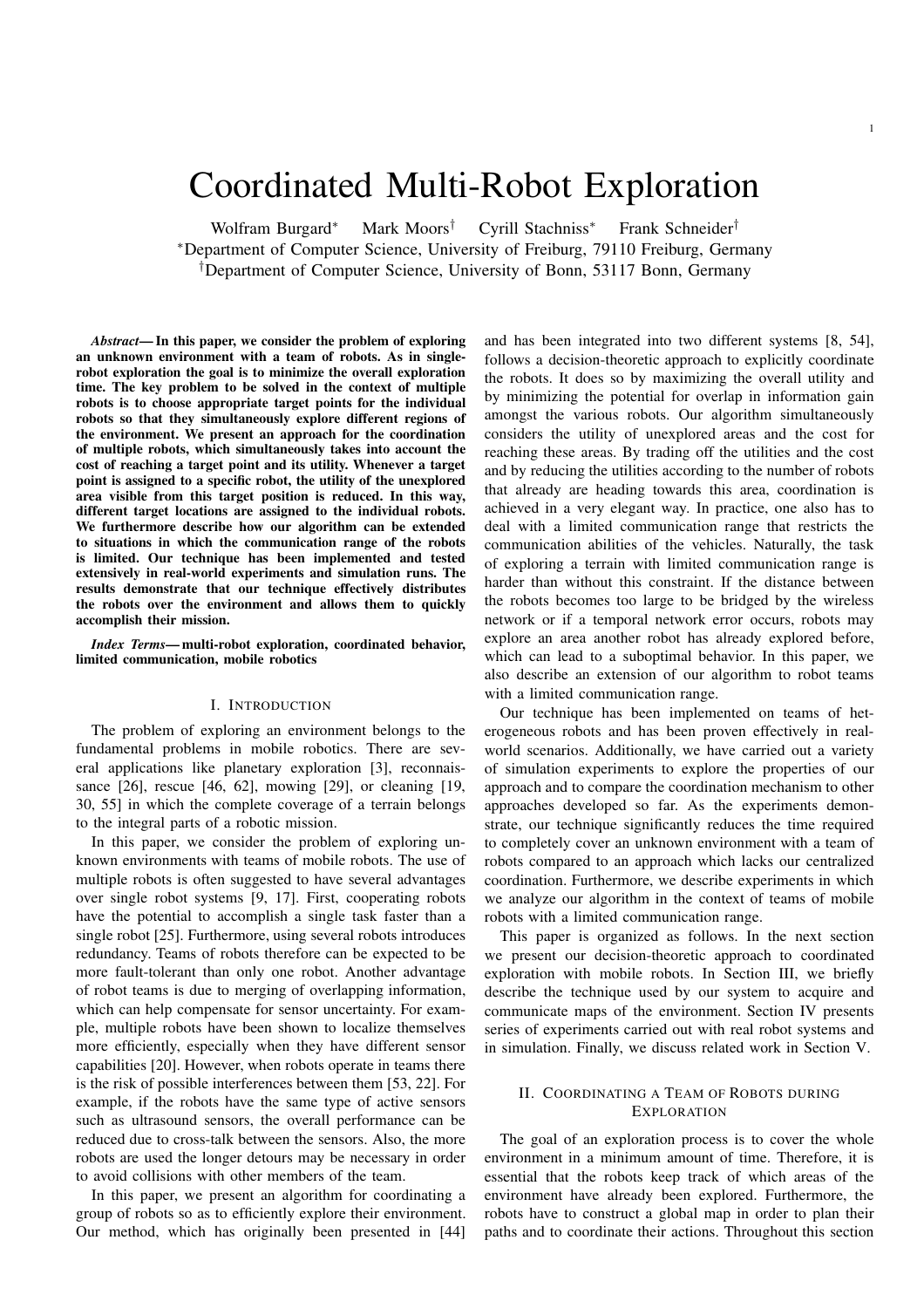we first assume that at every point in time both the map of the area explored so far and the positions of the robots in this map can be communicated between the robots. We will focus on the question of how to coordinate the robots in order to efficiently cover the environment. At the end of this section, we will consider the situation in which the robots have a limited communication range. The mapping system will briefly be described in Section III.

Our system uses occupancy grid maps [45, 61] to represent the environment. Each cell of such an occupancy grid map contains a numerical value representing the posterior probability that the corresponding area in the environment is covered by an obstacle. Since the sensors of real robots generally have a limited range and since often parts of the environment are occluded by objects, a map generally contains certain cells whose value is "unknown" since they have never been updated so far. Throughout this paper, we assume that "exploredness" is a binary concept and we regard a cell as explored as soon as it has been intercepted by a sensor beam. At this point, we would like to mention that the approach presented here is not restricted to occupancy maps. The only requirement is that the underlying representation of the environment must allow the distinction between known and unknown areas and to compute travel costs for the individual robots. Therefore, our algorithm can also be applied to alternative representations like topological maps [11] or coverage maps [57].

When exploring an unknown environment we are especially interested in "frontier cells" [63]. As a frontier cell we denote each already explored cell that is an immediate neighbor of an unknown, unexplored cell. If we direct a robot to such a cell, we can expect that it gains information about the unexplored area when it arrives at its target location. The fact that a map generally contains several unexplored areas raises the problem of how to assign exploration tasks represented by frontier cells to the individual robots. If multiple robots are involved, we want to avoid several of them moving to the same location. To deal with these problems and to determine appropriate target locations for the individual robots our system uses a decisiontheoretic approach. We simultaneously consider the cost of reaching a frontier cell and the utility of that cell. For each robot, the cost of a cell is proportional to the distance between the robot and that cell. The utility of a frontier cell instead depends on the number of robots that are moving to that cell or to a place close to that cell.

In the following subsections, we will describe how we compute the cost of reaching a frontier cell for the individual robots, how we determine the utility of a frontier cell, and how we choose appropriate assignments of frontier cells to robots.

## *A. Costs*

To determine the cost of reaching the current frontier cells, we compute the optimal path from the current position of the robot to all frontier cells based on a deterministic variant of the *value iteration*, a popular dynamic programming algorithm [5, 28]. In the following, a tuple  $(x, y)$  corresponds to the x-th cell in the direction of the x-axis and the y-th cell in direction of the  $y$ -axis of the two-dimensional occupancy



Fig. 1. Typical value functions obtained for two different robot positions. The black rectangle indicates the target points in the unknown area with minimum cost.

grid map. In our approach, the cost for traversing a grid cell  $(x, y)$  is proportional to its occupancy value  $P(occ_{x,y})$ . The minimum-cost path is computed using the following two steps:

1) **Initialization.** The grid cell that contains the robot location is initialized with 0, all others with  $\infty$ :

$$
V_{x,y} \longleftarrow \begin{cases} 0, & \text{if } (x,y) \text{ is the robot position} \\ \infty, & \text{otherwise} \end{cases}
$$

2) **Update loop.** For all grid cells  $(x, y)$  do:

$$
V_{x,y} \longleftarrow \min \left\{ V_{x+\Delta x,y+\Delta y} + \sqrt{\Delta x^2 + \Delta y^2} \right\}.
$$

$$
\cdot P(occ_{x+\Delta x,y+\Delta y}) \mid \Delta x, \Delta y \in \{-1, 0, 1\}
$$

$$
\wedge P(occ_{x+\Delta x,y+\Delta y}) \in [0, occ_{max}] \left\},
$$

where  $\operatorname{occ}_{max}$  is the maximum occupancy probability value of a grid cell the robot is allowed to traverse. This technique updates the value of all grid cells by the value of their best neighbors, plus the cost of moving to this neighbor. Here, cost is equivalent to the probability  $P({\mathit{occ}}_{x,y})$  that a grid cell  $(x,y)$ is occupied times the distance to the cell. The update rule is repeated until convergence. Then each value  $V_{x,y}$  corresponds to the *cumulative cost* of moving from the current position of the robot to  $(x, y)$ . The convergence of the algorithm is guaranteed as long as the cost for traversing a cell is not negative and the environment is bounded. Both criteria are fulfilled in our approach. The resulting value function  $V$  can also be used to efficiently derive the minimum-cost path from the current location of the robot to arbitrary goal positions  $(x, y)$ . This is done by steepest descent in V, starting at  $(x, y)$ .

Figure 1 shows the resulting value functions for two different robot positions. The black rectangle indicates the target point in the unknown area with minimum travel cost. Note that the same target point is chosen in both situations. Accordingly, if the robots are not coordinated during exploration, they would move to the same position which obviously is not optimal.

Our algorithm differs from standard value iteration in that it regards all actions of the robots as deterministic, which seriously speeds up the computation. To incorporate the uncertainty of the robots' motions into the process and to benefit from the efficiency of the deterministic variant, we smooth the input maps by a convolution with a Gaussian kernel. This has a similar effect as generally observed when using the nondeterministic approach: It introduces a penalty for traversing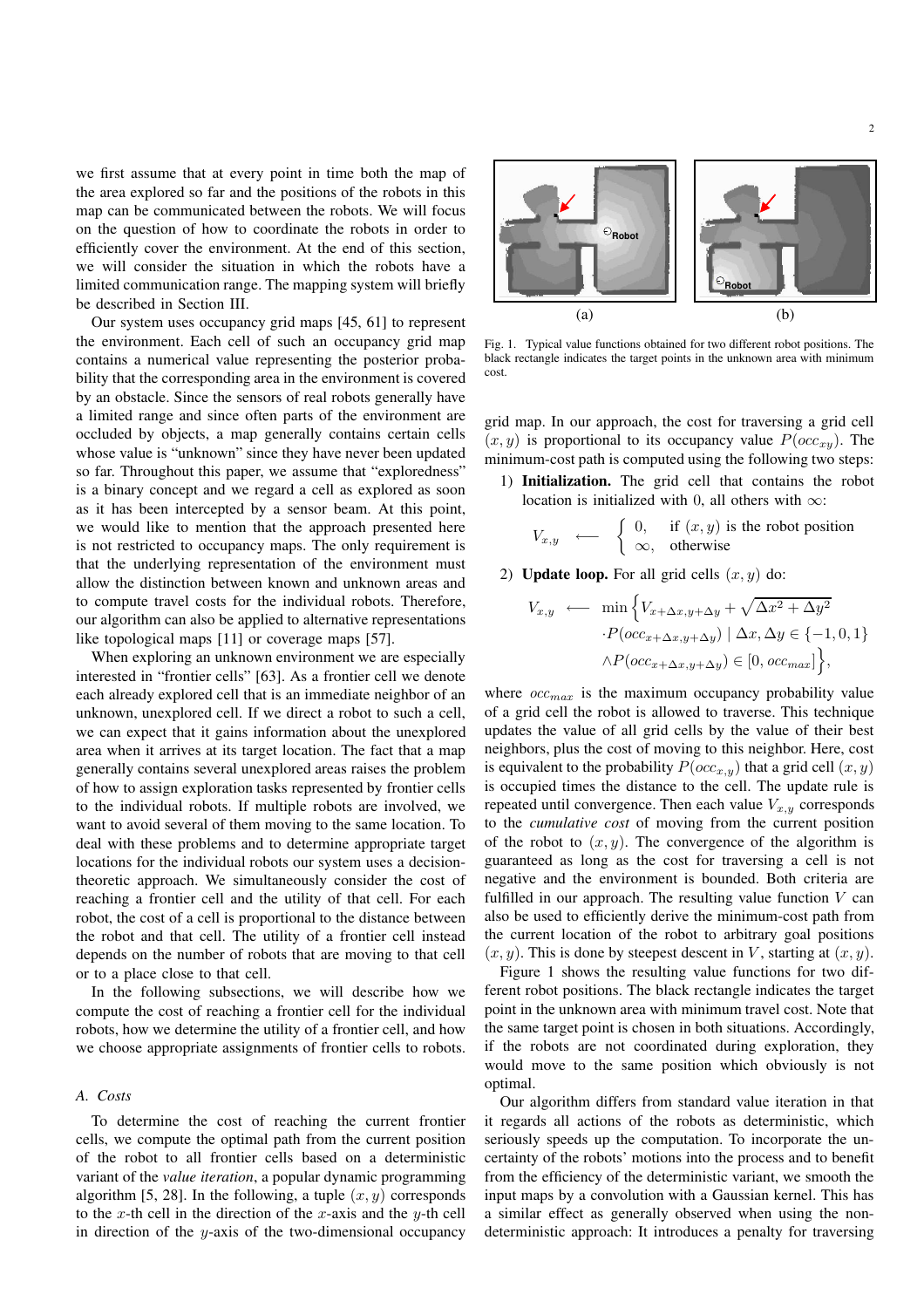narrow passages or staying close to obstacles. Therefore, the robots generally prefer target points in open spaces rather than behind narrow doorways. Note that the maps depicted in Figure 1 have not been smoothed to allow the reader to distinguish between walls (dark grey) and the values of the final value function (light grey).

#### *B. Computing Utilities of Frontier Cells*

Estimating the utility of frontier cells is more difficult. In fact, the actual information that can be gathered by moving to a particular location is impossible to predict, since it very much depends on the structure of the corresponding area. However, if there already is a robot that moves to a particular frontier cell, the utility of that cell can be expected to be lower for other robots. But not only the designated target location has a reduced utility. Since the sensors of a robot typically cover a certain region around a particular frontier cell as soon as the robot arrives there, even the expected utility of frontier cells in the vicinity of the robot's target point is reduced.

In this section, we will present a technique that estimates the expected utility of a frontier cell based on the distance and visibility to cells that are assigned to other robots. Suppose in the beginning each frontier cell  $t$  has the utility  $U_t$  which is equal for all frontier cells if no additional information about the usefulness of certain positions in the environment is available. Whenever a target point  $t'$  is selected for a robot, we reduce the utility of the adjacent frontier cells in distance d from  $t'$  according to the probability  $P(d)$  that the robot's sensors will cover cells in distance d. One can estimate  $P(d)$ by maintaining a posterior about the estimated distances to be measured. While the robot moves through the environment, this posterior is updated.

Thus, any cell  $t$  in distance  $d$  from the designated target location  $t'$  will be covered with probability  $P(d)$  when the robot reaches  $t'$ . Accordingly, we compute the utility  $U(t_n \mid t_1, \ldots, t_{n-1})$  of a frontier cell  $t_n$  given that the cells  $t_1, \ldots, t_{n-1}$  have already been assigned to the robots  $1, \ldots, n-1$  as

$$
U(t_n \mid t_1, \ldots, t_{n-1}) = U_{t_n} - \sum_{i=1}^{n-1} P(||t_n - t_i||). \quad (1)
$$

According to Equation (1), the more robots move to a location from where  $t_n$  is likely to be visible, the lower is the utility of  $t_n$ . Note that we also take into account whether there is an obstacle between two frontier cells  $t$  and  $t'$ . This is achieved by a ray-casting operation on the grid map. If there is an obstacle between two frontier cells t and t', we set  $P(||t-t'||)$  to zero.

In extensive experiments, we could not find a significant difference in the resulting exploration time depending on in which environment the posterior  $P(d)$  has been learned. We therefore use the following approximation:

$$
P(d) = \begin{cases} 1.0 - \frac{d}{\max\_range}, & \text{if } d < \max\_range \\ 0, & \text{otherwise} \end{cases} \tag{2}
$$

where *max\_range* is the maximum range reading provided by the range sensor.

## *C. Target Point Selection*

To compute appropriate target points for the individual robots we need to consider for each robot the cost of moving to a location and the utility of that location. In particular, for each robot *i* we trade-off the cost  $V_t^i$  to move to the location t and the utility  $U_t$  of t.

## **Algorithm 1** Goal Assignment for Coordinated Multi-Robot Exploration.

- 1: Determine the set of frontier cells.
- 2: Compute for each robot *i* the cost  $V_t^i$  for reaching each frontier cell  $t$ .
- 3: Set the utility  $U_t$  of all frontier cells to 1.
- 4: **while** there is one robot left without a target point **do**
- 5: Determine a robot  $i$  and a frontier cell  $t$  which satisfy:  $(i, t) = \mathrm{argmax}_{(i', t')} (U_{t'} - \beta \cdot V_{t'}^{i'})$ .
- 6: Reduce the utility of each target point  $t'$  in the visibility area according to  $U_{t'} \leftarrow U_{t'} - P(||t - t'||)$ .

## 7: **end while**

To determine appropriate target points for all robots, we use an iterative approach. In each round, we compute that tuple  $(i, t)$  where i the number of a robot and t is a frontier cell, which has the best overall evaluation  $U_t - \beta \cdot V_t^i$ . We then recompute the utilities of all frontier cells given the new and all previous assignments according to Equation (1). Finally, we repeat this process for the remaining robots. This results in Algorithm 1. The complexity of this algorithm is  $O(n^2T)$ where  $n$  is the number of robots and  $T$  is the number of frontier cells.

The quantity  $\beta \geq 0$  determines the relative importance of utility versus cost. Experiments showed that the exploration time stays nearly constant if  $\beta \in [0.01, 50]$ . For bigger values of  $\beta$  the exploration time increases because the impact of the coordination is decreased. If  $\beta$  is close to 0 the robots ignore the distance to be traveled which also leads to an increased exploration time. Therfore,  $\beta$  generally is set to 1 in our current implementation.

Figure 2 illustrates the effect of our coordination technique. Whereas uncoordinated robots would choose the same target position (see Figure 1), the coordinated robots select different frontier cells as the next exploration targets. When coordinating a team of robots during exploration one question is when to re-compute the target locations. In the case of unlimited communication, we compute new assignments whenever one robot has reached its designated target location or whenever the distance traveled by the robots or the time elapsed after computing the latest assignment exceeds a given threshold.

#### *D. Coordination with Limited Communication Range*

In practice, one cannot assume that the robots can exchange information at any point in time. For example, the limited range of nowadays wireless networks can prevent robots from being able to communicate with other robots at a certain point in time. If the distance between the robots becomes too large so that not all robots can communicate with each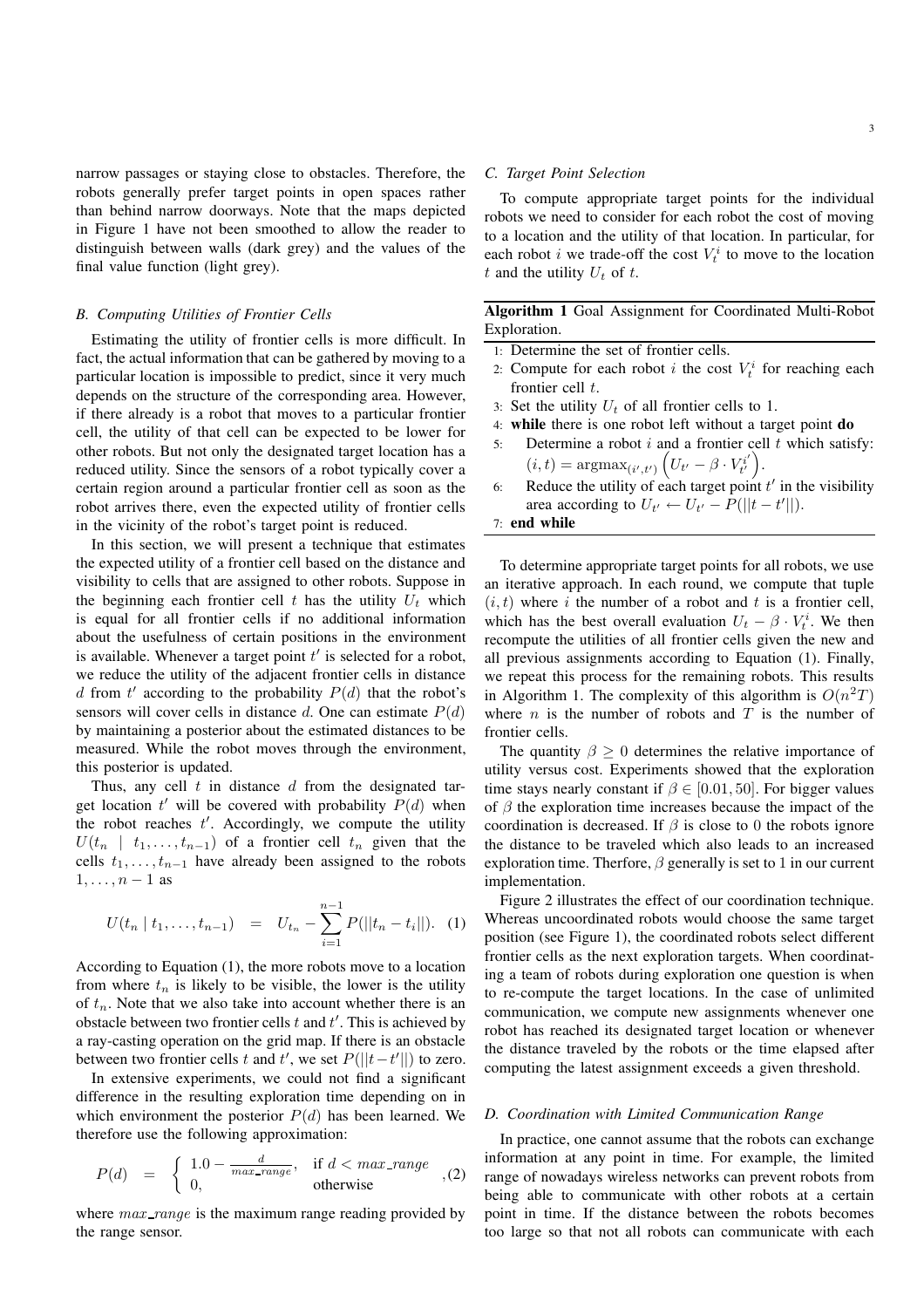

Fig. 2. Target positions obtained using the coordination approach. In this case, the target point for the second robot is to the left in the corridor.

other, a centralized approach as described above can no longer be applied. However, our algorithm can easily be adapted to cope with a limited communication range. In our system, we apply our approach to each sub-team of robots which are able to communicate with each other. Obviously, this can, at least in the worst case, lead to a situation in which all robots individually explore the whole environment. In practical experiments, however, we found that this approach still results in a quite efficient exploration process, since the robots can quickly exchange necessary information and coordinate with each other again as soon a connection between them has been re-established.

In the case of limited communication, we apply a slightly different strategy to determine when to compute new assignments. In our experiments, we found that the risk of redundant work is increased if the robots forget about the assignments of other robots as soon as the communication breaks down. Instead, if each robot stores the latest target locations assigned to other robots the overall performance is increased especially in situations in which the communication range has been exceeded, since the robots avoid going to places already explored by other robots. This approach turned out to be useful especially in the context of small robot teams.

## III. COLLABORATIVE MAPPING WITH TEAMS OF MOBILE **ROBOTS**

To explore their environment and to coordinate their actions, the robots need a detailed map of the environment. Furthermore, the robots must be able to build maps online, while they are in motion. The online characteristic is especially important in the context of the exploration task, since mapping is constantly interleaved with decision making as to where to move next. To map an environment, a robot has to cope with two types of sensor noise: Noise in perception (e.g., range measurements), and noise in odometry (e.g., wheel encoders). Because of the latter, the problem of mapping creates an inherent localization problem, which is the problem of determining the location of a robot relative to its own map. The mobile robot mapping problem is therefore often referred to as the *concurrent mapping and localization problem (CML)* [40] or as the *simultaneous localization and mapping problem (SLAM)* [10, 15].

Our system applies the statistical framework presented in detail in [61] to compute consistent maps while the robots are exploring the environment. Each robot starts with a blank grid

map. During exploration, each robot simultaneously performs two tasks: It determines a maximum likelihood estimate for its own position and a maximum likelihood estimate for the map (location of surrounding objects). To recover from possible localization errors, each robot maintains a posterior density characterizing its "true" location (see [61]). The current version of the system relies on the following two assumptions:

- 1) The robots must begin their operation in nearby locations, so that their range scans show substantial overlap.
- 2) The software must be told the approximate relative initial pose of the robots. Thereby errors up to 50 cm and 20 degrees in orientation are admissible.

To achieve the coordination, the team must be able to communicate the maps of the individual robots during exploration. In our current system, we assume that the robots set up an ad-hoc network which forms clusters. The messages sent by a robot are forwarded to all team-mates within the corresponding cluster. Whenever two clusters are merged, care has to be taken to avoid that robots become overly confident in the state of the environment. Suppose that each cluster maintains an occupancy grid map built from all observations made by the robots of that team. As an example, let us assume that two robots that share a map  $m$  leave their communication range. As long as they explore the environment individually they update their maps and obtain two different maps  $m_1$  and  $m_2$ . Now suppose the robots can communicate again and exchange their maps. If they use the recursive update rule for occupancy grids to combine  $m_1$  and  $m_2$  the information originally contained in  $m$  is integrated twice in the resulting map, which is not admissible.

There are several ways to avoid the multiple use of sensor information. One solution is to prevent the robots from exchanging information more than once [21], which reduces the benefit of a multi-robot system. An alternative solution is that each robot maintains an individual map for each other robot. These maps, which can be combined to a joint map, can be updated separately. In our current system, we apply a different approach that we found to be less memory intensive. Furthermore, it reduces the communication overhead. In this approach, each robot stores for each other robot a log of sensor measurements perceived by this robot. A robot only transfers those measurements that have not been transmitted to the corresponding robot so far. Additionally, the robots maintain a small data structure containing the time stamp of the latest sensor measurement of a robot that was transmitted to all other robots. This allows the robots to discard those measurements which have been received by all other robots already.

#### IV. EXPERIMENTAL RESULTS

The approach described has been implemented and extensively tested on real robots and in different environments. Additionally, we performed a series of simulation experiments.

#### *A. Exploration with a Team of Mobile Robots*

The first experiment is designed to demonstrate the capability of our approach to efficiently cover an unknown environment with a team of mobile robots. To evaluate our approach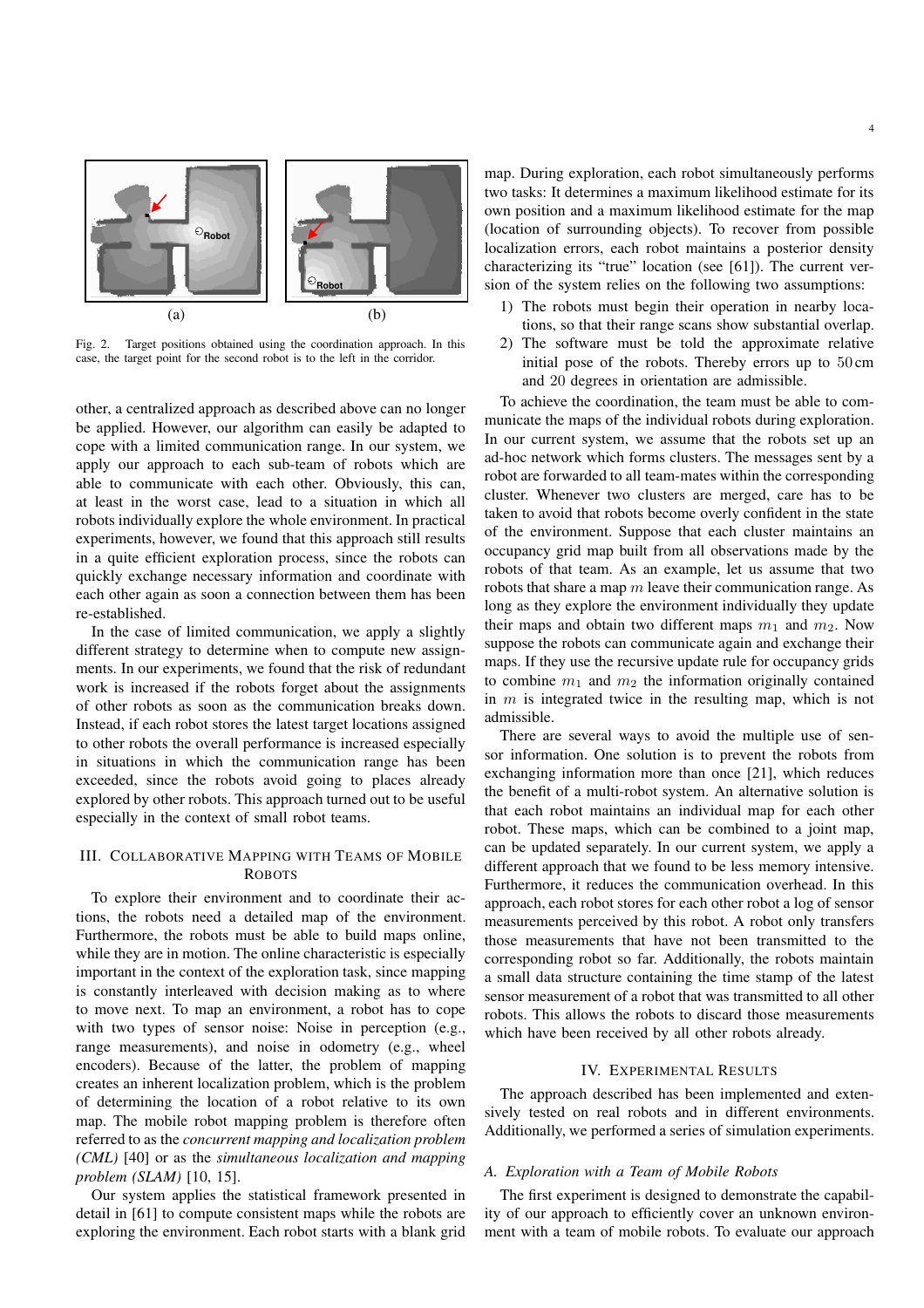

Fig. 3. Coordinated exploration by a team of three robots with unlimited communication abilities in a real world experiment.

we installed three robots (two Pioneer I and one iRobot B21) in an empty laboratory environment. Figure 3 shows the map of this environment. The size of the environment is  $18 \text{ m} \times 14 \text{ m}$ . Also shown are the paths of the robots which started in the upper left room. As can be seen from the figure, the robots were effectively distributed over the environment. This demonstrates that our approach can effectively guide a team of mobile robots to collaboratively explore an unknown environment.

## *B. Comparison between Uncoordinated and Coordinated Exploration*

The goal of the second experiment described here is to illustrate the advantage of our coordination technique over an approach in which the robots share a map but in which there is no arbitration about target locations so that each robot approaches the closest frontier cell. For this experiment we used two different robots: An iRobot B21 robot equipped with two laser-range scanners covering a 360 degree field of view (robot 1) and a Pioneer I robot equipped with a single laser scanner covering a 180 degree field of view (robot 2). The size of the environment to be explored in this experiment was  $14 \text{ m} \times 8 \text{ m}$  and the range of the laser sensors was limited to 5 m.

Figure 4 shows the typical behavior of the two robots when they explore their environment without coordination, i.e., when each robot moves to the closest unexplored location. The white arrows indicate the positions and directions of the two robots. Since the cost for moving through the narrow doorway in the upper left room are higher than the cost for reaching a target point in the corridor, both robots decide first to explore the corridor. After reaching the end of the corridor robot 2 enters the upper right room. At that point, robot 1 assigns the highest utility to the upper left room and therefore turns back. Before robot 1 reaches the upper left room, robot 2 has already entered it and has completed the exploration mission. As a result, robot 2 explores the whole environment on its own while robot 1 does not contribute anything. The overall time needed to complete the exploration was 49 seconds in this case.



Fig. 6. Simulated exploration with three robots.

However, if both robots are coordinated, they perform much better (see Figure 5). As in the previous example, robot 2 moves to the end of the corridor. Since the utilities of the frontier cells in the corridor are reduced, robot 1 directly enters the upper left room. As soon as both robots have entered the rooms, the exploration mission is completed. This run lasted 35 seconds.

## *C. Simulation Experiments*

The previous experiments demonstrate that our approach can effectively guide robots to collaboratively explore an unknown environment. To get a more quantitative assessment we performed a series of simulation experiments in different environments.

To carry out these experiments, we developed a simulation system, that allows us to consider the effects of various parameters on the exploration performance. The simulator can handle an arbitrary number of robots. It uses a discretized representation of the state space into equally sized cells of  $15 \text{ cm} \times 15 \text{ cm}$  and 8 orientations. Additionally, it models interferences between the robots. Whenever robots are close to each other, the system performs the planned movement with a probability of 0.7. Thus, robots that stay close to each other move slower than robots that are isolated. This approach is designed to model cross-talk between active sensors such as ultrasound devices as well as time delays introduced by necessary collision avoidance maneuvers.

Screen shots of this simulation system during a run in which three robots explore the environment are shown in Figure 6. The simulator also allows the specification of different properties of the robot systems and sensors. To carry out these experiments, we used sensors with a 360 degree field of view as is the case, for example, for robots equipped with two laser range sensors or with a ring of ultrasound sensors. Note that our approach does not require a 360 degree field of view. In the past, we successfully applied our approach even to robots with a limited field of view, equipped only with a single laser scanner [8, 54].

Throughout these experiments, we compared three different strategies. The first approach is the technique used by Yamauchi *et al.* [63] as well as Singh and Fujimura [56], in which each robot always approaches the closest unexplored area of a joint map. In the sequel, this approach will be denoted as uncoordinated exploration since it lacks a component that arbitrates between the robots whenever they choose the same frontier cells. The second approach is our coordination approach specified by Algorithm 1. Additionally, we evaluated an alternative approach that seeks to optimize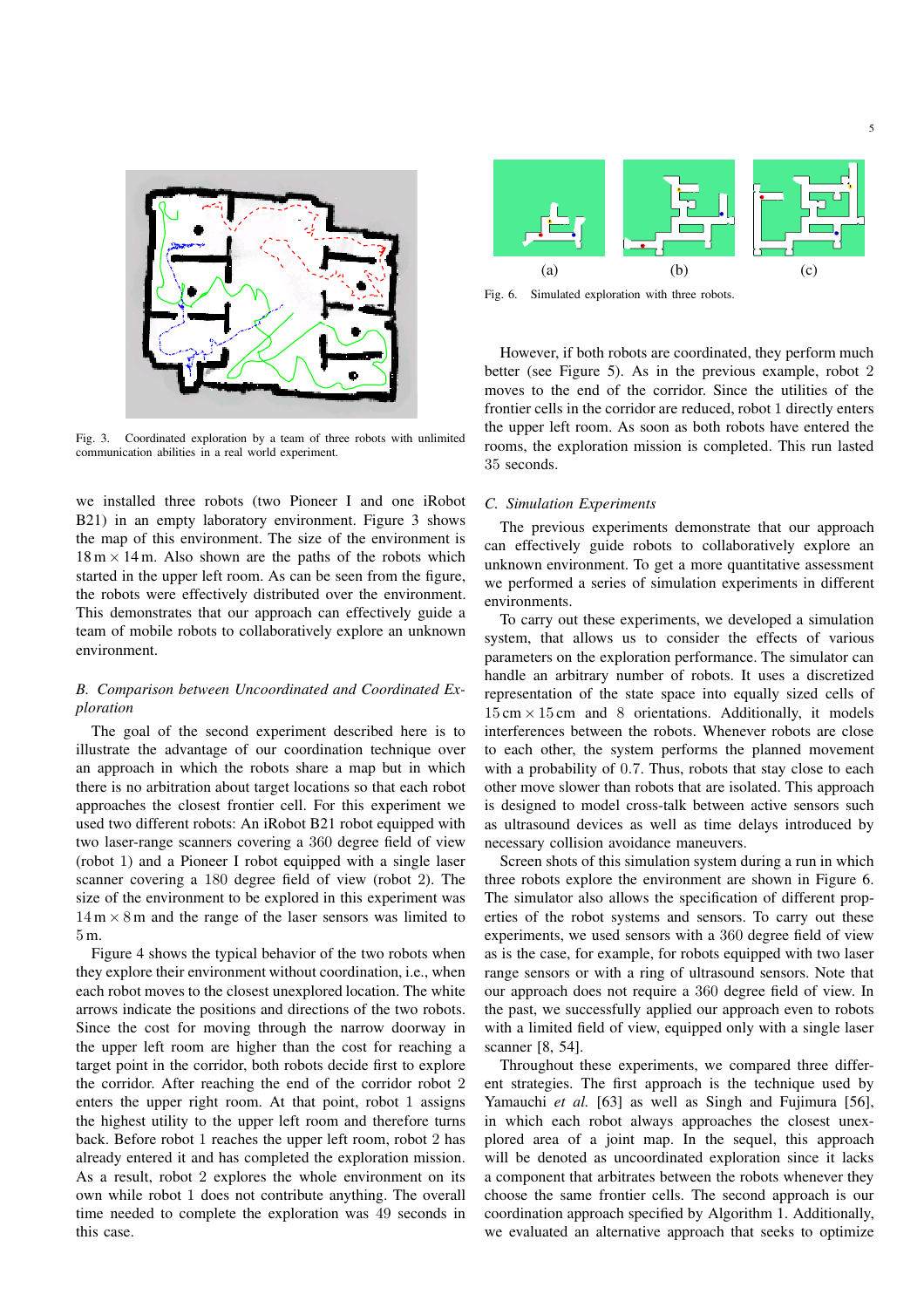

Fig. 4. Uncoordinated exploration with two robots. In the images (a) and (b) both robots drive along the corridor, but robot 1 is slower than robot 2. In image (c) robot 1 reached the end of the corridor, but robot 2 already has explored the right room. Due to the convolution of the maps, the path from robot 1 to the left room through the corridor has lower cost (one doorway) compared to the path through the right room (two doorways). Therefore, robot 1 turns around and follows the corridor. In image (d) robot 2 has entered the left room from the right hand side and explored it.



Fig. 5. Coordinated exploration by two robots. In image (b) both robots focus on different frontiers due to the coordination strategy. Therefore, robot 1 explores the left room and robot 2 the right one. This leads to a better performance compared to the uncoordinated behavior.



Fig. 7. Situation in which the assignments resulting from the algorithm given in Algorithm 1 are sub-optimal (a). If robot 1 moves to point  $\alpha$  and robot 2 moves to the location  $b$  as illustrated in figure (b), the time needed to finish the exploration task is reduced, since the maximum time needed to reach the rooms is lower.

the assignments computed in lines 4–7 of our algorithm. For example, consider the situation depicted in Figure 7. Here two robots are exploring a corridor with two rooms. The already explored area is depicted in grey/yellow. Suppose both target points a and b have the same utility. In the first round of the iteration (see while loop in Algorithm 1), our algorithm assigns robot 2 to a since this assignment has the least cost of all other possible assignments. Accordingly, in the second round, robot 1 is assigned to b. The resulting assignments are depicted in image (a) of Figure 7. If we assume that both robots require the same amount of time to explore a room, this assignment is clearly sub-optimal. A better assignment is shown in Figure 7 (b). By directing robot 1 to the left room and robot 2 to the right room, the whole team can finish the job earlier, because the time required to reach the rooms is reduced.

One approach to overcome this problem is to consider all possible combinations of target points and robots. Again, we want to minimize the trade-off between the utility of frontier cells and the distance to be traveled. However, just adding the distances to be traveled by the two robots does not make a difference in situations like that depicted in Figure 7. Since

the robots execute their actions in parallel the time to complete the whole task depends on the longest trajectory. To minimize the completion time (by choosing more balanced trajectories for the individual robots), we therefore modify the evaluation function so that it considers squared distances to choose target locations  $t_1, \ldots, t_n$ :

$$
\underset{(t_1,\ldots,t_n)}{\text{argmax}} \sum_{i=1}^n \big[ U(t_i \mid t_1,\ldots,t_{i-1},t_{i+1},\ldots,t_n) - \beta \cdot (V_{t_i}^i)^2 \big].
$$

**Algorithm 2** Goal selection determining the best assignment over all permutations.

- 1: Determine the set of frontier cells.
- 2: Compute for each robot *i* the cost  $V_t^i$  for reaching each frontier cell.
- 3: Determine target locations  $t_1, \ldots, t_n$  for the robots  $i =$  $\sum$ 1, ..., *n* that maximizes the following evaluation function:<br> $\sum_{i=1}^{n} U(t_i | t_1, \ldots, t_{i-1}, t_{i+1}, \ldots, t_n) - \beta \cdot (V_{t_i}^i)^2$ .

The resulting algorithm that determines in every round the optimal assignment of robots to target locations according to this evaluation function is given in Algorithm 2. Compared to the selection scheme of our algorithm, the major problem of this approach lies in the fact that one has to figure out  $\frac{T!}{(T-n)!}$ possible assignments in the worst case where  $T$  is the number of possible target locations,  $n$  is the number of robots, and  $n \leq T$ . Whereas this number can be handled for small teams of robots, it becomes intractable for larger teams, because the number of possible assignments grows exponentially in the number of robots. In practice, one therefore needs appropriate search techniques to find good assignments in a reasonable amount of time. In the experiments described here, we applied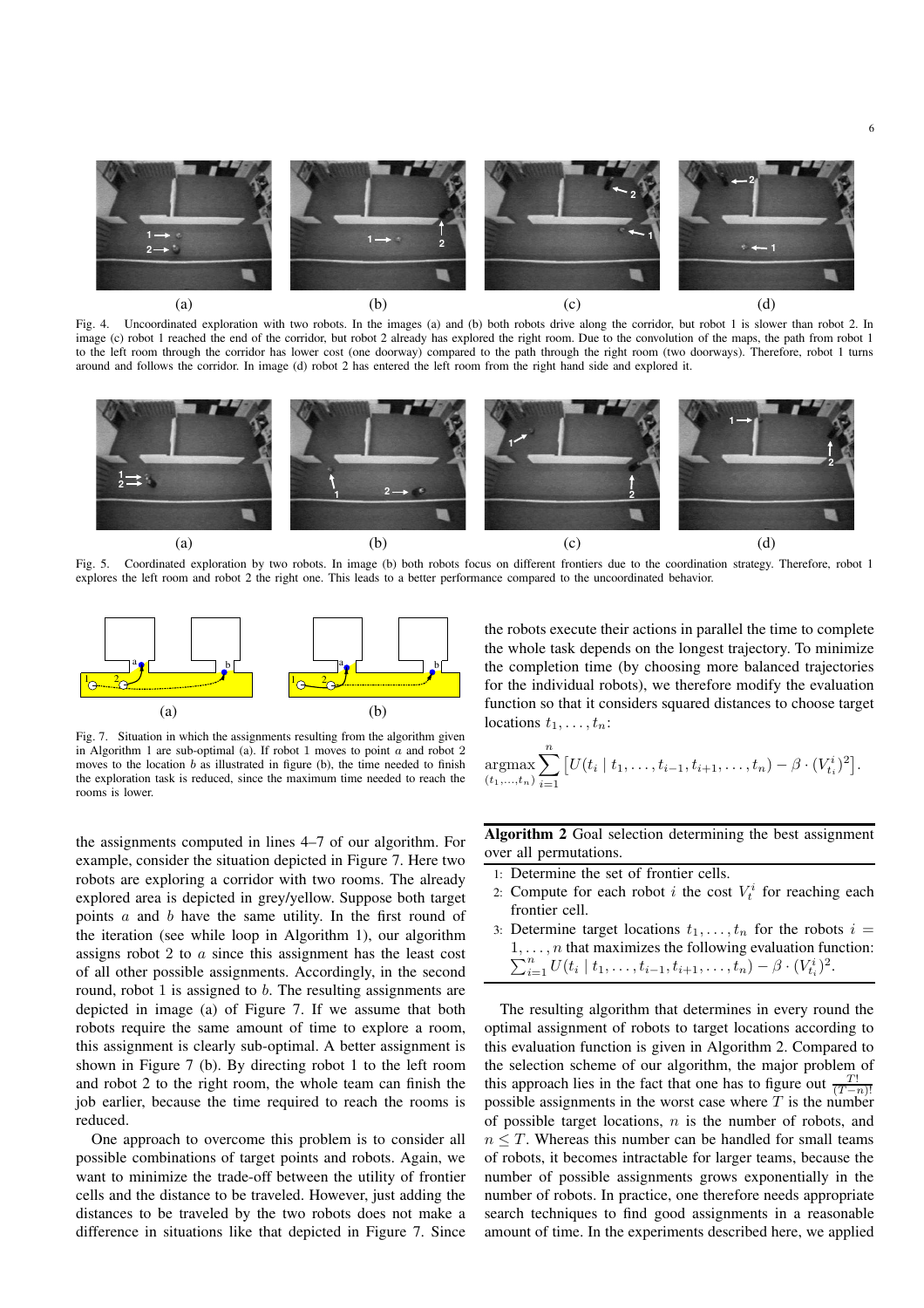

Fig. 8. Maps used for the simulation experiments: unstructured (a), office (b), and corridor environment (c).



Fig. 10. Time required on a Pentium-4, 2.8 GHz machine to compute the assignment of target locations to robots for three different strategies.

a randomized search technique combined with hill-climbing to search for optimal assignments of frontiers to robots.

To compare these three strategies, we chose a set of different environments depicted in Figure 8. For each environment and each number of robots we performed 45 different simulation experiments for each strategy. In each comparison of the three strategies, the robot team was started at the same randomly chosen location. We then evaluated the average number of time steps the system needed to complete the job. The resulting plots are shown in Figure 9. The error bars indicate the 5% confidence level. As can be seen from the figure, the team using our algorithm significantly outperforms the uncoordinated system with respect to the exploration time. This is mainly due to the fact that Algorithm 1 provides a better distribution of the robots over the environment. We repeated the experiments without modeling the interference between the robots. The results of these experiments were quite similar and revealed a similar relative improvement of our algorithm compared to the uncoordinated approach.

It is worth noting that the randomized optimization strategy usually yields slightly better results than our coordination technique although the improvement is not significant. Thus, the transition from our algorithm, which has complexity  $O(n^2T)$ , to a complex search that seeks to determine the optimal assignment from all  $\frac{T!}{(T-n)!}$  permutations appears to yield only slight improvements. Given the computational overhead introduced by the randomized search in the space of all permutations (see Figure 10), especially for large teams of robots Algorithm 1 appears to be preferable over Algorithm 2.

#### *D. Exploration under Limited Communication*

The final experiments are designed to analyze the performance of our coordination strategy if the robots only have a limited communication range. As explained above, if the communication range is limited the robots cannot globally coordinate their actions anymore. As a result, different robots may explore the same regions which reduces the overall efficiency.

The first experiment described in this section was carried out with three robots in our laboratory environment. Throughout this experiment we limited the communication range to 5 m. Figure 11 depicts the exploration process. Each row shows the maps of the individual robots at different points in time. The initial situation is depicted in the first row. The communication ranges of the robots are highlighted by colored/grey disks around each robot. As can be seen from the second row the robots were quickly split up in this experiment and had to plan their trajectories individually. In row three, the robots  $R_1$  and  $R<sub>3</sub>$  are able to communicate again and therefore can exchange their maps and coordinate their behavior again. Robot  $R_2$ , however, still acts independently of the other two robots. In row five,  $R_1$  and  $R_3$  again leave their communication range, whereas  $R_2$  and  $R_3$  can merge their maps and approach the last unexplored area in the top left corner. In the last row the robots  $R_2$  and  $R_3$  complete the exploration task.

To analyze the influence of the communication range, we performed a large series of simulation experiments. For different numbers of robots (1-5) and seven different communication ranges, we carried out 45 simulation runs. In each run, we chose a random starting point for the robot team. We regard the exploration task as completed as soon as the known area in the map of one robot covers the whole environment. The results are depicted in Figure 12. The  $x$ -axis shows the communication range of the robots in relation to the maximum distance in the map, whereas the  $y$ -axis depicts the average exploration time. If the communication range is close to zero the coordinated and uncoordinated strategies behave similar, because all robots act independently most of the time. As the communication range increases, the benefit of the coordinated approach improves. An interesting result of this experiment is that a communication range of 30% of the diameter of the environment appears to be sufficient to yield the same performance as with unlimited communication.

## V. RELATED WORK

The various aspects of the problem of exploring unknown environments with mobile robots have been studied intensively in the past. Many approaches have been proposed for exploring unknown environments with single robots [11, 16, 18, 23, 36, 43, 58, 60, 64, 65]. Most of these approaches guide the robot to the closest unexplored area, just as our approach does when applied to a single robot system. These techniques mainly differ in the way the environment is represented. Popular representations are topological [11, 36], metric [18], or gridbased [64, 65]. Furthermore, there is a serious amount of theoretical work providing a mathematical analysis of the complexity of exploration strategies including comparisons for single robots [1, 2, 13, 14, 34, 41, 48]. Additionally, Lee and Recce [39] provide an experimental analysis of the performance of different exploration strategies for one mobile robot.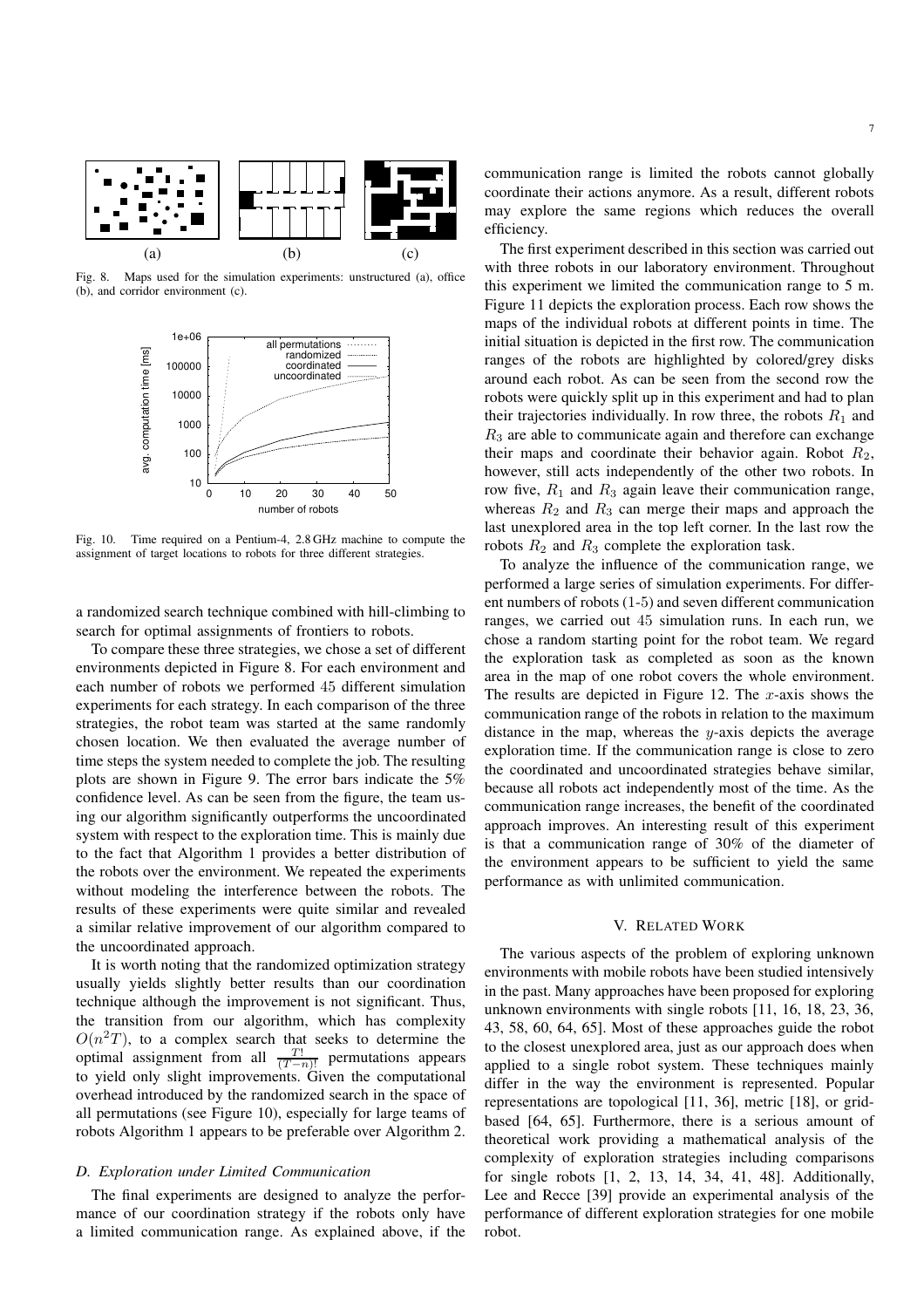

Fig. 9. Performances of the different coordination strategies for the environments shown in Figure 8: unstructured environment (a), office environment (b), and corridor environment (c).



Fig. 12. Performances of the coordinated strategy with limited communication range for the different environments (unstructured (a), office (b), and corridor environment (c)). The x-axis shows the communication range in relation to the size of the environment, the y-axis the average exploration time. As can be seen, the results of these experiments look very similar in all tested environments.

Also the problem of exploring terrains with teams of mobile robots has received considerable attention in the past. For example, Rekleitis *et al.* [49, 50, 51] focus on the problem of reducing the odometry error during exploration. They separate the environment into stripes that are explored successively by the robot team. Whenever one robot moves, the other robots are kept stationary and observe the moving robot, a strategy similar to the presented by Kurazume and Shigemi [38]. Whereas this approach can significantly reduce the odometry error during the exploration process, it is not designed to distribute the robots over the environment. Rather, the robots are forced to stay close to each other in order to remain in the visibility range. Thus, using these strategies for multirobot exploration one cannot expect that the exploration time is significantly reduced.

Cohen [12] considers the problem of collaborative mapping and navigation of teams of mobile robots. The team consists of a *navigator* that has to reach an initially unknown target location and a set of *cartographers* that randomly move through the environment to find the target location. When a robot discovers the goal point, the location is communicated among the cartographers to the navigation robot which then starts to move to that location. In extensive experiments, the author analyzes the performance of this approach and compares it to the optimal solution for different environments and different sizes of robot teams.

Koenig *et al.* [33] analyze different terrain coverage methods for ants which are simple robots with limited sensing and computational capabilities. They consider environments that are discretized into equally spaced cells. Instead of storing a map of the environment in their memory, the ants leave markers in the cells they visit. The authors consider two different strategies for updating the markers. The first strategy is "Learning Real-Time A\*" (LRTA\*), which greedily and independently guides the robots to the closest unexplored areas and thus results in a similar behavior of the robots as in the approach of Yamauchi *et al.* [63]. The second approach is "Node Counting" in which the ants simply count the number of times a cell has been visited. The authors show that Learning Real-Time  $A^*$  (LRTA<sup>\*</sup>) is guaranteed to be polynomial in the number of cells, whereas "Node Counting" can be exponential.

Billard *et al.* [7] introduce a probabilistic model to simulate a team of mobile robots that explores and maps locations of objects in a circular environment. In several experiments, they demonstrate the correspondence of their model with the behavior of a team of real robots.

In [4], Balch and Arkin analyze the effects of different kinds of communication on the performance of teams of mobile robots that perform tasks like searching for objects or covering a terrain. The "graze task" carried out by the team of robots corresponds to an exploration behavior. One of the results is that the communication of goal locations does not help if the robots can detect the "graze swathes" of other robots.

The technique presented by Kurabayashi *et al.* [37] is an off-line approach, which, given a map of the environment, computes a cooperative terrain sweeping technique for a team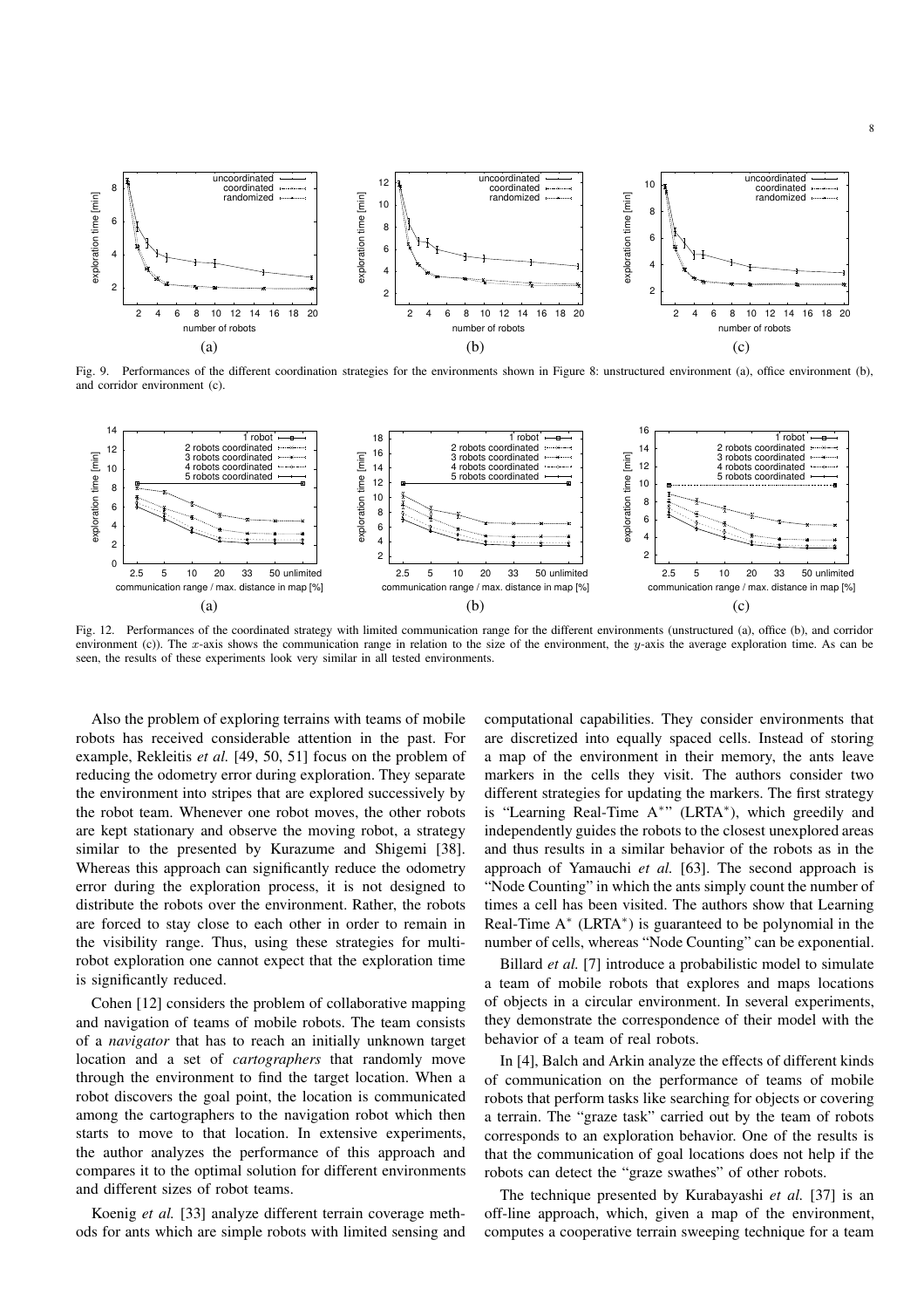

Fig. 11. Coordinated exploration by a team of three robots with limited communication abilities. Each column shows the evolution of the map of one robot over time.

of mobile robots. In contrast to most other approaches, this method is not designed to acquire a map. Rather the goal is to minimize the time required to cover a known environment which can lead to a more efficient behavior in the context of cleaning or mowing tasks.

Yamauchi *et al.* [63] present a technique to learn maps with a team of mobile robots. In this approach, the robots exchange information about the map that is continuously updated whenever new sensor input arrives. They also use map-matching techniques [64] to improve the consistency of the resulting map. To acquire knowledge about the environment all robots move to the closest frontier cell. The authors do not apply any strategies to distribute the robots over the environment or to avoid that two or more robots exploring the same areas.

One approach towards cooperation between robots has been presented by Singh and Fujimura [56]. This approach especially addresses the problem of heterogeneous robot systems. During exploration each robot identifies "tunnels" to the so far unexplored area. If a robot is too big to pass through a tunnel it informs other robots about this task. Whenever a robot receives a message about a new task, it either accepts it or delegates it to smaller robots. In the case of homogeneous robots, the robots follow a strategy similar to the system of Yamauchi *et al.* [63]. Recently Howard *et al.* [27] presented an incremental deployment approach that is similar to the technique described here. Whereas their approach explicitly deals with obstructions, i.e., situations in which the path of one robot is blocked by another, they do not consider the problem of limited communication. Zlot and colleagues [66] have recently proposed an architecture for mobile robot teams in which the exploration is guided by a market economy. In contrast to our algorithm, they consider sequences of potential target locations for each robot and trade tasks using singleitem first-price sealed-bid auctions. In several experiments, we figured out that the treatment of the assignment problem as a multi-agent traveling sales-man problem yields advantages if the number of robots is small compared to the number of frontier cells. However, in the case of multiple robots this TSPapproach can be disadvantageous. Whenever a robot discovers a new frontier during exploration, this robot will often be the best suited to go on it [66]. We found that this can lead to an unbalanced assignment of tasks to robots so that the overall exploration time is increased. Ko *et al.* [32] present a variant of our approach that uses the Hungarian Method [35] to compute the assignments of frontier cells to robots. Practical experiments showed that the Hungarian Method yields a similar performance as our coordination algorithm. Only in the case of small robot teams our approach appeared to be slightly superior since it provides a better distribution of the robots over the environment. A further advantage of our algorithm compared to the Hungarian Method lies in the fact that it can be implemented very easily.

Furthermore, there are approaches which address the problem of coordinating two robots. The work presented by Bender and Slonim [6] theoretically analyzes the complexity of exploring strongly-connected directed graphs with two robots. Roy and Dudek [52] focus on the problem of exploring unknown environments with two robots and present an approach allowing the robots with a limited communication range to schedule rendezvous. The algorithms are analyzed analytically as well as empirically using real robots.

Several researchers have focused on architectures for multirobot cooperation. For example, Grabowski *et al.* [24] consider teams of miniature robots that overcome the limitations imposed by their small scale by exchanging mapping and sensor information. In this architecture, a team leader integrates the information gathered by the other robots. Furthermore, it directs the other robots to move around obstacles or to direct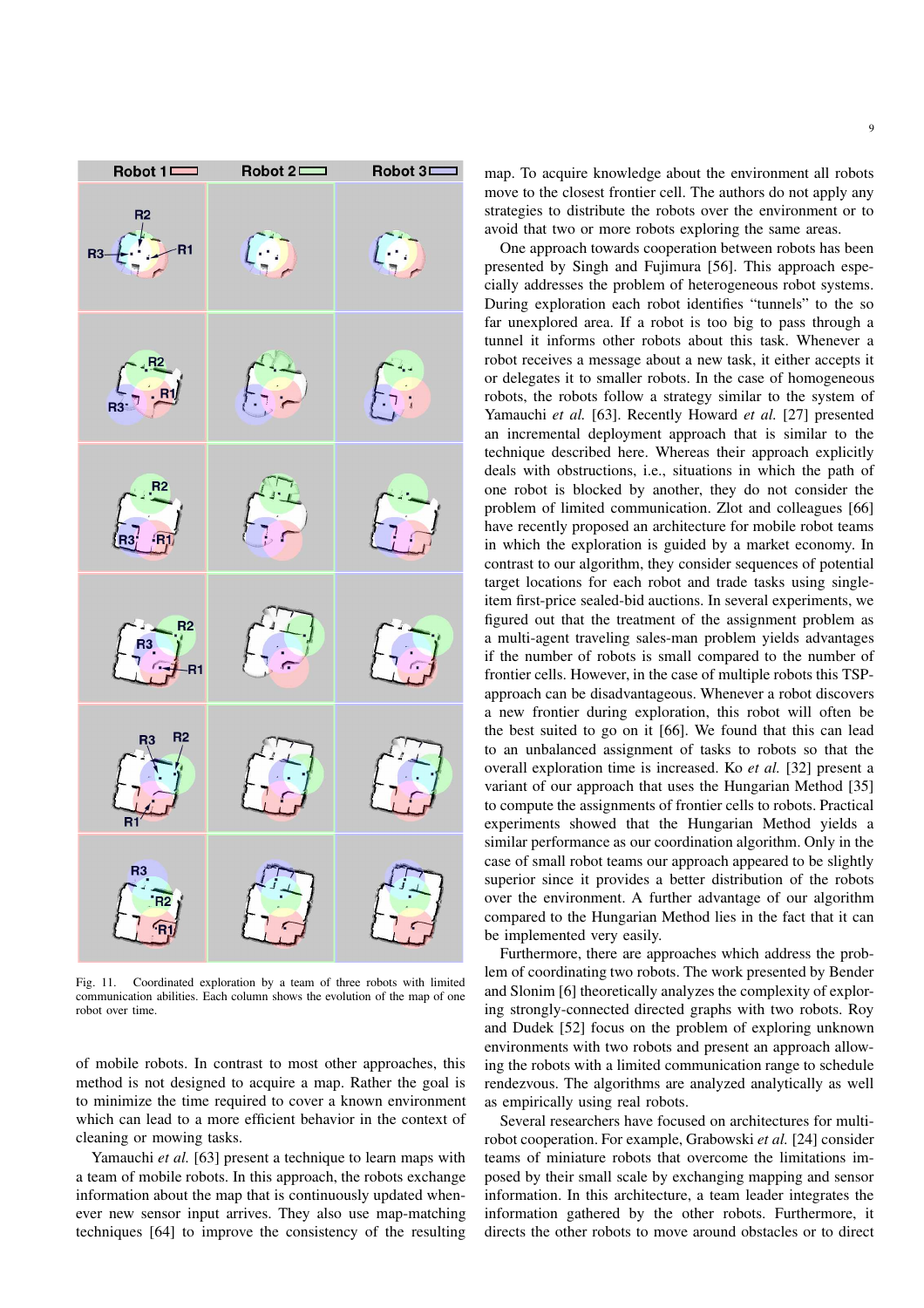them to unknown areas. Jung and Zelinsky [31] present a distributed action selection scheme for behavior-based agents which has successfully been applied to a cleaning task. Stroupe *et al.* recently presented the MVERT-approach [59]. Their system uses a greedy approach that selects robot-target pairs based on proximity. The goal of the action selection is to maximize cooperative progress toward mission goals. In contrast to our algorithm, the MVERT system does not discount areas close to the selected goal locations. Matarić and Sukhatme [42] consider different strategies for task allocation in robot teams and analyze the performance of the team in extensive experiments. Recently Parker [47] described a project in which a large team of heterogeneous robots is used to perform reconnaissance and surveillance task. This work differs from our approach in that it investigates how to jointly accomplish a task with heterogeneous robots that cannot solve it individually.

## VI. SUMMARY AND CONCLUSIONS

In this paper, we presented a technique for coordinating a team of robots while they are exploring their environment. The key idea of this technique is to simultaneously take into account the cost of reaching a so far unexplored location and its utility. Thereby, the utility of a target location depends on the probability that this location is visible from target locations assigned to other robots. Our algorithm always assigns that target location to a robot which has the best tradeoff between utility and costs. We also presented an extension of our technique to multi-robot systems that have a limited communication range.

Our technique has been implemented and tested on real robots and in extensive simulation runs. Experiments presented in this paper demonstrate that our algorithm is able to effectively coordinate a team of robots during exploration. They further reveal that our coordination technique significantly reduces the exploration time compared to exploration approaches that do not explicitly coordinate the robots. Further experiments demonstrate that the performance of our technique nicely scales with the range of the communication link.

Despite these encouraging results, there are several aspects which could be improved. One interesting research direction is to consider situations in which the robots do not know their relative positions even if they can communicate with each other. In this case, the exploration problem becomes even harder since the robots now have to solve two problems. On one hand they have to extend the map and on the other hand they need to find out where they are relative to each other. Additionally, we want to investigate scenarios in which the robots may malfunction or break or in which the environment changes over time.

#### **ACKNOWLEDGMENTS**

This work has partly been supported by the German Science Foundation (DFG) under contract number SFB/TR8, project A3, and by the EC under contract number FP6-004250-CoSy. The authors would furthermore like to thank Dieter Fox, Reid Simmons, and Sebastian Thrun for fruitful discussions.

The real world experiments were hosted by the Research Establishment for Applied Science (FGAN), Germany.

#### **REFERENCES**

- [1] S. Albers and M. Henzinger, "Exploring unknown environments," *SIAM Journal on Computing*, vol. 29, pp. 1164–1188, 2000.
- [2] S. Albers, K. Kursawe, and S. Schuierer, "Exloring unknown environments with obstacles," *Algotithmica*, vol. 32, pp. 123–143, 2002.
- [3] D. Apostolopoulos, L. Pedersen, B. Shamah, K. Shillcutt, M. Wagner, and W. Whittaker, "Robotic antarctic meteorite search: Outcomes," in *Proc. of the IEEE Int. Conf. on Robotics & Automation (ICRA)*, 2001, pp. 4174–4179.
- [4] T. Balch and R. Arkin, "Communication in reactive multiagent robotic systems," *Journal of Autonomous Robots*, vol. 1, no. 1, pp. 27–52, 1994.
- [5] R. Bellman, *Dynamic Programming*. Princeton, NJ: Princeton University Press, 1957.
- [6] M. Bender and D. Slonim, "The power of team exploration: two robots can learn unlabeled directed graphs," in *Proc. of the 35rd Annual Symposium on Foundations of Computer Science*, 1994, pp. 75–85.
- [7] A. Billard, A. Ijspeert, and A. Martinoli, "A multi-robot system for adaptive exploration of a fast changing environment: probabilistic modelling and experimental study," *Connection Science*, vol. 11, no. 3/4, pp. 357–377, 2000.
- [8] W. Burgard, M. Moors, D. Fox, R. Simmons, and S. Thrun, "Collaborative multi-robot exploration," in *Proc. of the IEEE Int. Conf. on Robotics & Automation (ICRA)*, 2000, pp. 476–481.
- [9] Y. Cao, A. Fukunaga, and A. Khang, "Cooperative mobile robotics: Antecedents and directions," *Autonomous Robots*, vol. 4, no. 1, pp. 7– 27, 1997.
- [10] J. Castellanos, J. Montiel, J. Neira, and J. Tardós, "The SPmap: A probabilistic framework for simultaneous localization and map building," *IEEE Transactions on Robotics and Automation*, vol. 15, no. 5, pp. 948– 953, 1999.
- [11] H. Choset, "Topological simultaneous localization and mapping (SLAM): Toward exact localization without explicit localization," *IEEE Transactions on Robotics and Automation*, 2001.
- [12] W. Cohen, "Adaptive mapping and navigation by teams of simple robots," *Journal of Robotics & Autonomous Systems*, vol. 18, pp. 411– 434, 1996.
- [13] X. Deng, T. Kameda, and C. Papadimitriou, "How to learn in an unknown environment," in *Proc. of the 32nd Symposium on the Foundations of Comp. Sci.* IEEE Computer Society Press, Los Alamitos, CA, 1991, pp. 298–303.
- [14] X. Deng and C. Papadimitriou, "How to learn in an unknown environment: The rectilinear case," *Journal of the ACM*, vol. 45, no. 2, pp. 215–245, 1998.
- [15] G. Dissanayake, H. Durrant-Whyte, and T. Bailey, "A computationally efficient solution to the simultaneous localisation and map building (SLAM) problem," in *ICRA'2000 Workshop on Mobile Robot Navigation and Mapping*, San Francisco, CA, USA, 2000.
- [16] G. Dudek, M. Jenkin, E. Milios, and D. Wilkes, "Robotic exploration as graph construction," *IEEE Transactions on Robotics and Automation*, vol. 7, no. 6, pp. 859–865, 1991.
- [17] G. Dudek, M. Jenkin, E. Milios, and D. Wilkes, "A taxonomy for multiagent robotics," *Autonomous Robots*, vol. 3, no. 4, pp. 375–397, 1996.
- T. Edlinger and E. von Puttkamer, "Exploration of an indoorenvironment by an autonomous mobile robot," in *Proc. of the IEEE/RSJ Int. Conf. on Intelligent Robots and Systems (IROS)*, Munich, Germany, 1994, pp. 1278–1248.
- [19] H. Endres, W. Feiten, and G. Lawitzky, "Field test of a navigation system: Autonomous cleaning in supermarkets," in *Proc. of the IEEE Int. Conf. on Robotics & Automation (ICRA)*, 1998, pp. 1779–1781.
- [20] D. Fox, W. Burgard, H. Kruppa, and S. Thrun, "Collaborative multirobot localization," in *Proc. of the 23rd German Conference on Artificial Intelligence*. Springer Verlag, 1999, pp. 325–340.
- [21] D. Fox, W. Burgard, H. Kruppa, and S. Thrun, "A probabilistic approach to collaborative multi-robot localization," *AutonomousRobots*, 2000.
- [22] D. Goldberg and M. Matarić, "Interference as a tool for designing and evaluating multi-robot controllers," *Journal of Robotics & Autonomous Systems*, vol. 8, pp. 637–642, 1997.
- [23] H. González-Baños, E. Mao, J. Latombe, T. Murali, and A. Efrat, "Planning robot motion strategies for efficient model construction," in *Proc. Intl. Symp. on Robotics Research (ISRR)*, 2000, pp. 345–352.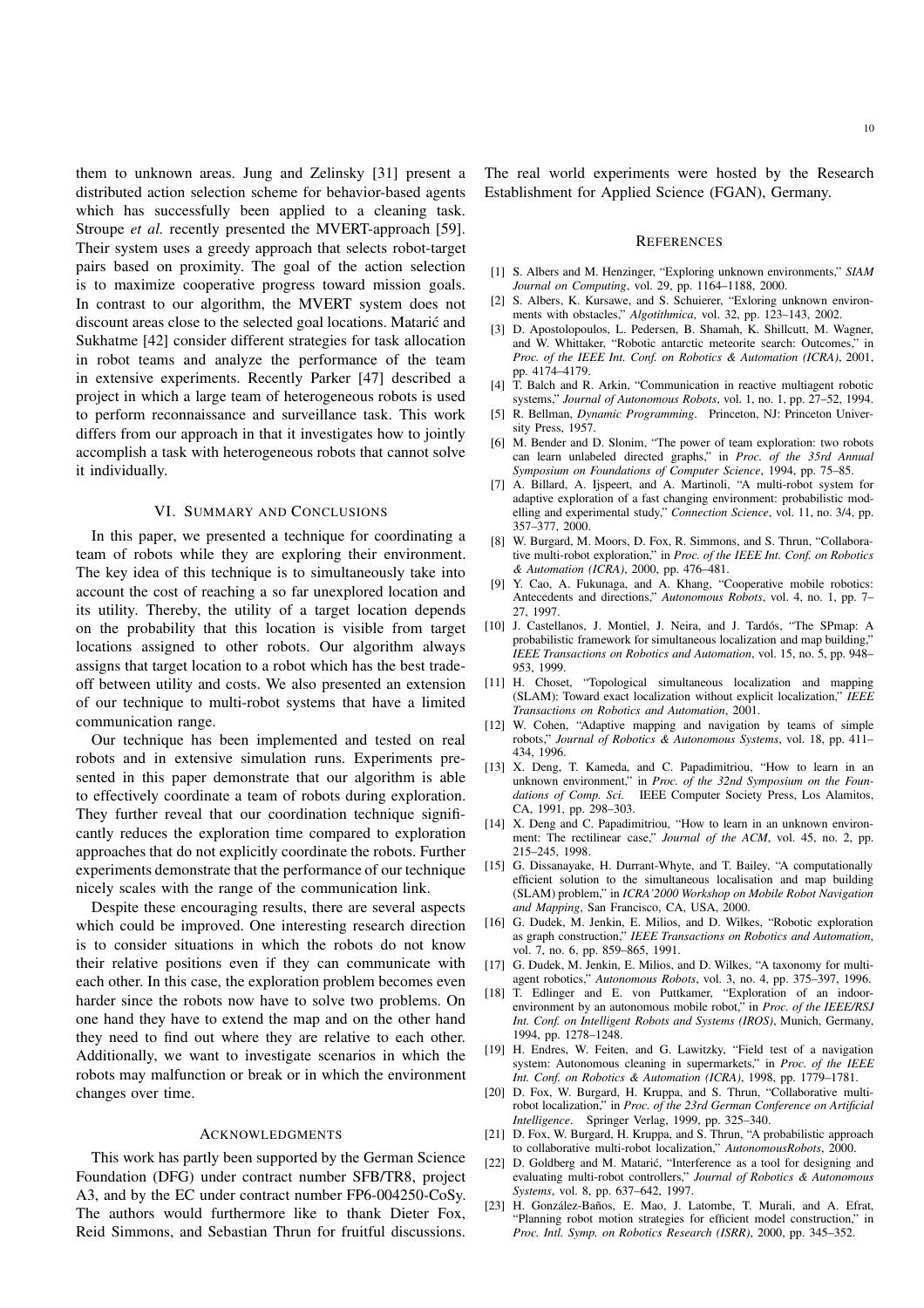- [24] R. Grabowski, L. Navarro-Serment, C. Paredis, and P. Khosla, "Heterogeneous teams of modular robots for mapping and exploration," *Journal of Autonomous Robots*, vol. 8, no. 3, pp. 293–308, 2000.
- [25] D. Guzzoni, A. Cheyer, L. Julia, and K. Konolige, "Many robots make short work," *AI Magazine*, vol. 18, no. 1, pp. 55–64, 1997.
- [26] D. Hougen, S. Benjaafar, J. Bonney, J. Budenske, M. Dvorak, M. Gini, H. French, D. Krantz, P. Li, F. Malver, B. Nelson, N. Papanikolopoulos, P. Rybski, S. Stoeter, R. Voyles, and K. Yesin, "A miniature robotic system for reconnaissance and surveillance," in *Proc. of the IEEE Int. Conf. on Robotics & Automation (ICRA)*, 2000, pp. 501–507.
- [27] A. Howard, M. Matarić, and S. Sukhatme, "An incremental deployment algorithm for mobile robot teams," in *Proc. of the IEEE/RSJ Int. Conf. on Intelligent Robots and Systems (IROS)*, 2002, pp. 2849–2854.
- [28] R. Howard, *Dynamic Programming and Markov Processes*. MIT Press and Wiley, 1960.
- [29] Y. Huang, Z.Cao, S. Oh, E. Kattan, and E. Hall, "Automatic operation for a robot lawn mower," in *SPIE Conference on Mobile Robots*, vol. 727, 1986, pp. 344–354.
- [30] M. Jäger and B. Nebel, "Dynamic decentralized area partitioning for cooperating cleaning robots," in *Proc. of the IEEE Int. Conf. on Robotics & Automation (ICRA)*, 2002, pp. 3577–3582.
- [31] D. Jung and A. Zelinksy, "An architecture for distributed cooperative planning in a behaviour-based multi-robot system," *Journal of Robotics & Autonomous Systems*, vol. 26, no. 2-3, pp. 149–174, 1999.
- [32] J. Ko, B. Stewart, D. Fox, K. Konolige, and B. Limketkai, "A practical, decision-theoretic approach to multi-robot mapping and exploration, in *Proc. of the IEEE/RSJ Int. Conf. on Intelligent Robots and Systems (IROS)*, 2003, pp. 3232–3238.
- [33] S. Koenig, B. Szymanski, and Y. Liu, "Efficient and inefficient ant coverage methods," *Annals of Mathematics and Artificial Intelligence*, vol. 31, pp. 41–76, 2001.
- [34] S. Koenig, C. Tovey, and W. Halliburton, "Greedy mapping of terrain," in *Proc. of the IEEE Int. Conf. on Robotics & Automation (ICRA)*, 2001.
- [35] H. Kuhn, "The hungarian method for the assignment problem," *Naval Research Logistics Quarterly*, vol. 2, no. 1, pp. 83–97, 1955.
- [36] B. Kuipers and Y.-T. Byun, "A robot exploration and mapping strategy based on a semantic hierarchy of spatial representations," *Journal of Robotics & Autonomous Systems*, vol. 8, pp. 47–63, 1991.
- [37] D. Kurabayashi, J. Ota, T. Arai, and E. Yoshida, "Cooperative sweeping by multiple mobile robots," in *Proc. of the IEEE Int. Conf. on Robotics & Automation (ICRA)*, 1996, pp. 1744–1749.
- [38] R. Kurazume and N. Shigemi, "Cooperative positioning with multiple robots," in *Proc. of the IEEE/RSJ Int. Conf. on Intelligent Robots and Systems (IROS)*, 1994, pp. 1250–1257.
- [39] D. Lee and M. Recce, "Quantitative evaluation of the exploration strategies of a mobile robot," *International Journal of Robotics Research*, vol. 16, no. 4, pp. 413–447, 1997.
- [40] J. Leonard and H. Feder, "A computationally efficient method for large-scale concurrent mapping and localization," in *Proceedings of the Ninth International Symposium on Robotics Research*, J. Hollerbach and D. Koditschek, Eds., 2000, pp. 169–179.
- [41] S. Lumelsky, S. Mukhopadhyay, and K. Sun, "Dynamic path planning in sensor-based terrain acquisition," *IEEE Transactions on Robotics and Automation*, vol. 6, no. 4, pp. 462–472, 1990.
- [42] M. Matarić and G. Sukhatme, "Task-allocation and coordination of multiple robots for planetary exploration," in *Proc. of the Int. Conf. on Advanced Robotics*, 2001, pp. 61–70.
- [43] S. Moorehead, R. Simmons, and W. Whittaker, "Autonomous exploration using multiple sources of information," in *Proc. of the IEEE Int. Conf. on Robotics & Automation (ICRA)*, 2001.
- [44] M. Moors, "Koordinierte Multi-Robot Exploration," Master's thesis, Department of Computer Science, University of Bonn, 2000, in German.
- [45] H. Moravec, "Sensor fusion in certainty grids for mobile robots," *AI Magazine*, pp. 61–74, Summer 1988.
- [46] R. Murphy, "Human-robot interaction in rescue robotics," *IEEE Systems, Man and Cybernetics Part C: Applications and Reviews*, vol. 34, no. 2, pp. 138–153, 2004.
- [47] L. Parker, "The effect of heterogeneity in teams of 100+ mobile robots," in *Multi-Robot Systems Volume II: From Swarms to Intelligent Automata*. Kluwer Academic Publishers, Boston, 2003.
- [48] N. Rao, S. Hareti, W. Shi, and S. Iyengar, "Robot navigation in unknown terrains: Introductory survey of non-heuristic algorithms," Oak Ridge National Laboratory, Tech. Rep. ORNL/TM-12410, 1993.
- [49] I. Rekleitis, G. Dudek, and E. Milios, "Multi-robot exploration of an unknown environment, efficiently reducing the odometry error," in *Proc. of International Joint Conference in Artificial Intelligence (IJCAI)*, vol. 2, 1997, pp. 1340–1345.
- [50] I. Rekleitis, G. Dudek, and E. Milios, "Accurate mapping of an unknown world and online landmark positioning," in *Proc. of Vision Interface (VI)*, 1998.
- [51] I. Rekleitis, R. Sim, G. Dudek, and E. Milios, "Collaborative exploration for the construction of visual maps," in *Proc. of the IEEE/RSJ Int. Conf. on Intelligent Robots and Systems (IROS)*, 2001.
- [52] N. Roy and G. Dudek, "Collaborative robot exploration and rendezvous: Algorithms, performance bounds and observations," *Journal of Autonomous Robots*, vol. 11, no. 2, pp. 117–136, 2001.
- [53] M. Schneider-Fontan and M. Matarić, "Territorial multi-robot task division," *IEEE Transactions on Robotics and Automation*, vol. 14, no. 5, pp. 815–822, 1998.
- [54] R. Simmons, D. Apfelbaum, W. Burgard, D. Fox, M. Moors, S. Thrun, and H. Younes, "Coordination for multi-robot exploration and mapping," in *Proc. of the National Conference on Artificial Intelligence (AAAI)*, 2000, pp. 851–858.
- [55] M. Simoncelli, G. Zunino, H. Christensen, and K. Lange, "Autonomous pool cleaning: Self localization and autonomous navigation for cleaning," *Journal of Autonomous Robots*, vol. 9, no. 3, pp. 261–270, 2000.
- [56] K. Singh and K. Fujimura, "Map making by cooperating mobile robots," in *Proc. of the IEEE Int. Conf. on Robotics & Automation (ICRA)*, 1993, pp. 254–259.
- [57] C. Stachniss and W. Burgard, "Exploring unknown environments with mobile robots using coverage maps," in *Proc. of the Int. Conf. on Artificial Intelligence (IJCAI)*, 2003.
- [58] A. Stentz, "Optimal and efficient path planning for partially-known environments," in *Proc. of the IEEE Int. Conf. on Robotics & Automation (ICRA)*, 1994, pp. 3310–3317.
- [59] A. Stroupe, R. Ravichandran, and T. Balch, "Value-based action selection for exploration and mapping with robot teams," in *Proc. of the IEEE Int. Conf. on Robotics & Automation (ICRA)*, 2004, pp. 4090–4197.
- [60] C. Taylor and D. Kriegman, "Exloration strategies for mobile robots," in *Proc. of the IEEE Int. Conf. on Robotics & Automation (ICRA)*, 1993, pp. 248–253.
- [61] S. Thrun, "A probabilistic online mapping algorithm for teams of mobile robots," *Int. Journal of Robotics Research*, vol. 20, no. 5, pp. 335–363, 2001.
- [62] S. Thrun, D. Hähnel, D. Ferguson, M. Montemerlo, R. Triebel. W. Burgard, C. Baker, Z. Omohundro, S. Thayer, and W. Whittaker, "A system for volumetric robotic mapping of abandoned mines," in *Proc. of the IEEE Int. Conf. on Robotics & Automation (ICRA)*, 2003.
- [63] B. Yamauchi, "Frontier-based exploration using multiple robots," in *Proc. of the Second International Conference on Autonomous Agents*, Minneapolis, MN, USA, 1998, pp. 47–53.
- [64] B. Yamauchi, A. Schultz, and W. Adams, "Integrating exploration and localization for mobile robots," *Adaptive Behavior*, vol. 7, no. 2, pp. 217–229, 1999.
- [65] A. Zelinsky, R. Jarvis, B. J., and S. Yuta, "Planning paths of complete coverage of an unstructured environment by a mobile robots," in *Proc. of the Int. Conf. on Advanced Robotics (ICAR)*, 1993, pp. 533–538.
- [66] R. Zlot, A. Stenz, M. Dias, and S. Thayer, "Multi-robot exploration controlled by a market economy," in *Proc. of the IEEE Int. Conf. on Robotics & Automation (ICRA)*, 2002.



Wolfram Burgard studied computer science at the University of Dortmund, Germany, and received is Ph.D. degree from the Department of Computer Science of the University of